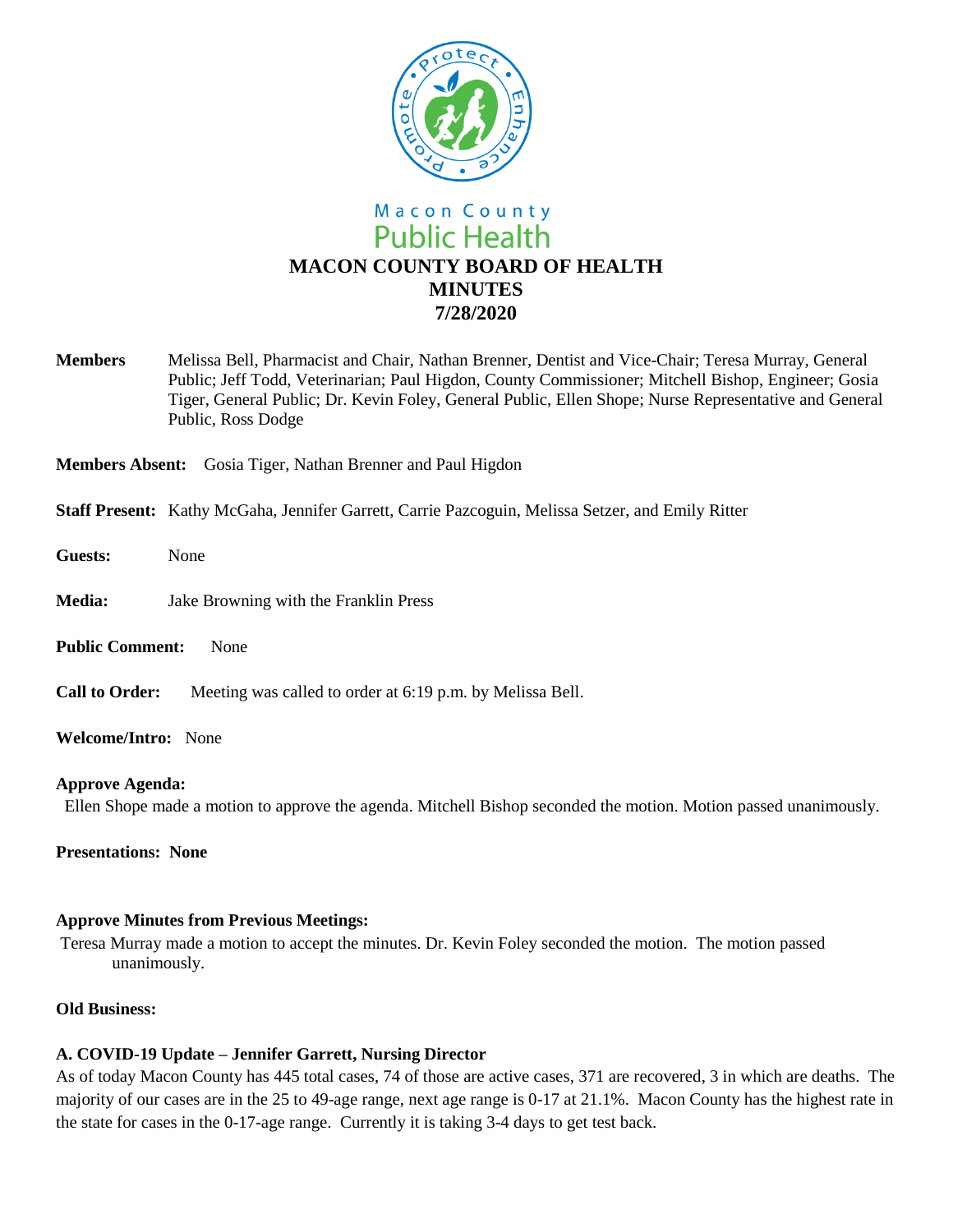There has been changes to the CDC guidelines. Those changes are as follows:

- Isolation can generally be discontinued 10 days after symptom onset and resolution of fever for at least 24 hours, without the use of fever-reducing medication, and with improvement of other symptoms.
- A test-based strategy (requiring negative tests) is no longer recommended to discontinue isolation except in very specific circumstances in consultation with infectious disease expert.
- For persons previously diagnosed with symptomatic COVID-19 who remain asymptomatic after recovery, retesting is not recommended within 3 months after the date of symptom onset for the initial COVID-19 infection and quarantine is not recommended in the event of close contact with an infected person. (This information is quoted from the CDC Guidance)

This has helped to get some people off the active list and onto the recovered list. MCPH is also educating employers that are wanting to make employees have 2 negative tests. The main focus at this moment is school starting back, there will be 5 school nurses that has been helping with testing that MCPH will lose on Monday. We have several positions at this time that is open and we are working diligently to fill. There are two people with CCTO here from the state, helping along with several interpreters. She stated that they have requested two more individuals from the state with CCTO to help. The third death was a person over the age of 75. Melissa Bell asked if we have had any more individual's hospitalizations. Kathy stated as of yesterday that was five hospitalized. Only two of those five are in the ICU. Ellen asked if we have been doing testing at the nursing home. Jennifer stated that Macon Valley is doing their own testing; Grandview is working on getting a contract with LabCorp. MCPH did just test all of Grandview's staff. Eckerd Living is being tested by Highlands Cashiers Hospital. Franklin House's home office will be sending someone from their corporate office to do their testing. Dr. Foley stated that the hospital has said they will only test patients in the hospital or being admitted to the hospital. Dr. Foley does not agree with this, he states as a medical facility they should test anyone that show up at the ER and need to be tested. He asked if the board has any influence requiring the hospital to test individuals that come to the ER. Dr. Foley agrees that they are not the place for community testing, but he does think that when people come into the hospital ER they should have the ability to be tested. Dr. Foley also asked if the two contact tracers from the state could talk to the hospital. Ms. McGaha stated they would have no pull with the hospitals. Ms. McGaha stated that she will talk with Karen at Angel Medical Center again to see if there is something that can be done. Ms. McGaha also stated that she would ask someone at the state to see if there is anything that can be done. The Board of Health is concerned that there could be more community spread that we do not know about because the local hospital limiting their testing. Dr. Foley stated that he would be happy to call someone at the state if that will help. He thinks talking to anyone locally or HCA would be a waste of time. The board agrees that they need to talk to someone at the state to make sure the hospitals are assisting in the efforts.

# **B. Carrie Pazcoguin, Finance Officer - Y21 Budget Update**

Mrs. Pazcoguin asked the board to refer to the handout that was sent to them and is displayed on the monitor. This budget comparison is a little different this year from the normal budget report, this is just a snap shot. MCPH budget was cut significantly at the county level this year. Our total budget for FY20 was \$5,778,473.00, amount requested for FY21 was \$6,186,194 and the amount approved was \$5,319,706, this is an 8% decrease from the budget last year. This has caused contract positions to be cut, the Adult Dental Clinic to be closed, travel and trainings to be cut along with many others. Ms. Pazcoguin stated that they are in the process of making plans and decisions financially due to these cuts. MCPH also did not received the grant funding for the 150K, which would have paid a portion of the salary for the dentist. Mrs. Pazcoguin stated that the two lines at the bottom are funds that we do not use for Health Department functions those are regional management and not our funds. Melissa Bell asked when the county was going to use the rainy day fund to help with these expenses.

# **New Business:**

# **A. Carrie Pazcoguin, Finance Officer – Fee Plan**

Mrs. Pazcoguin stated that this document is very lengthy, and is presented to the board each year for approval. This document shows the fee plans for all programs. She asked that the board refer to the 14 highlighted items; these are vaccines that need to have adjustment made to the fees. Mrs. Pazcoguin stated that she is looking for an approval of the fee plan with the highlighted items adjusted. Dr. Foley ask if the fee for the vaccine for Medicaid was correct. He thought that the only fee that would be charged on a vaccine was the admin fee and not the vaccine itself. Mrs. Pazcoguin stated that they do reimburse for the vaccine itself along with the admin. The finance committee took the cost for Medicaid and two of the bigger insurance companies to develop this fee. This is not for state supplied vaccines.